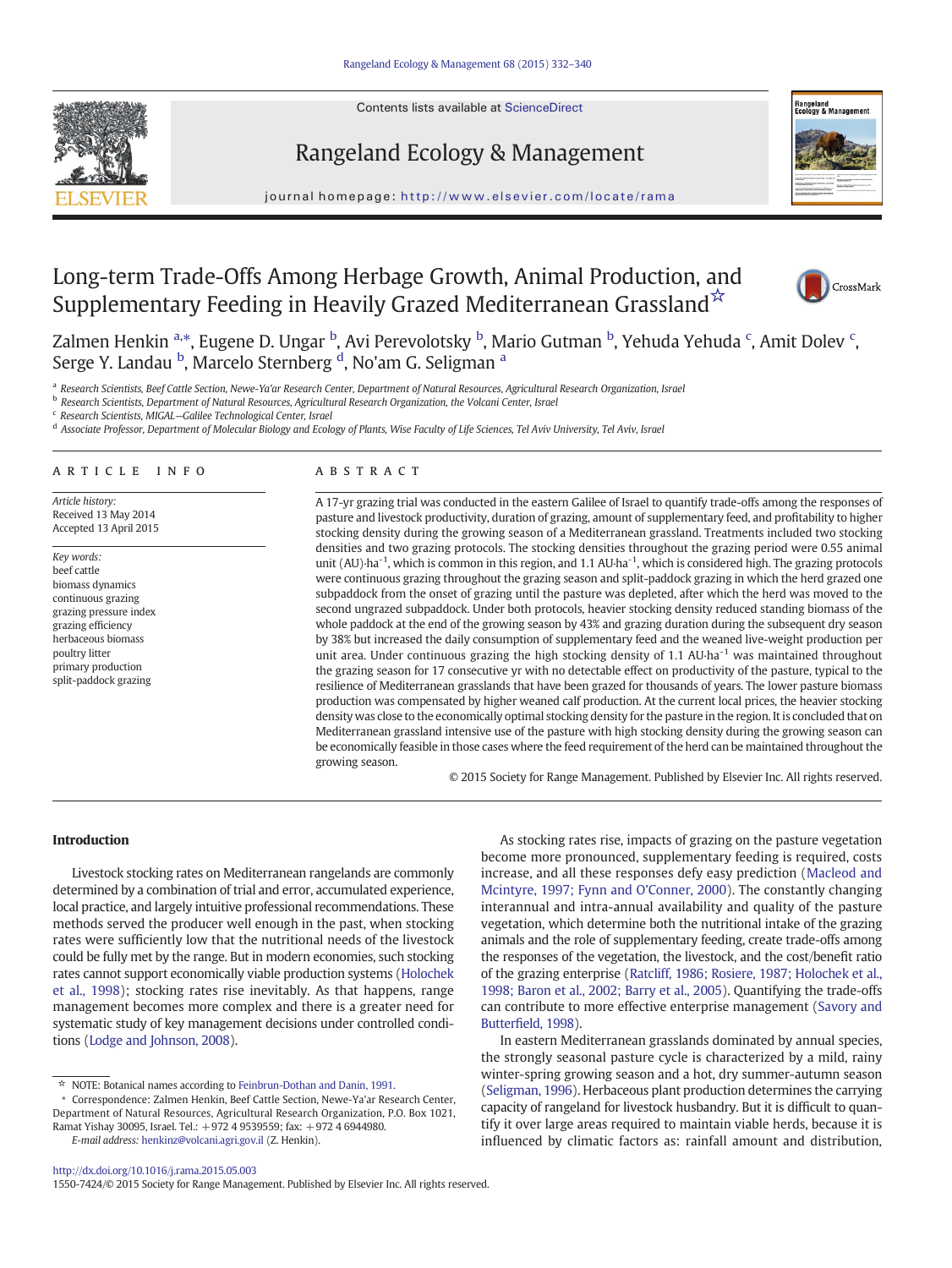through May.

**Rainfall (mm)**

Rainfall (mm)

<span id="page-1-0"></span>temperature and humidity, the vegetative composition of the range and complex habitat characteristics that include topography, rock cover, soil depth and mineral availability ([Seligman and Van Keulen, 1989; Burke](#page-8-0) [et al., 1997; Leriche et al., 2001; Augustine, 2003](#page-8-0)).

Appropriate stocking rates under such conditions are dependent not only on productivity of the pasture vegetation and the supplementary feeding protocol, but also on the responses of vegetation and the livestock to grazing pressure, timing of grazing, and grazing protocol ([Heitschmidt et al., 1987; Gutman et al., 1990\)](#page-7-0). In general, the amount of standing biomass in the pasture decreases with increasing stocking rate ([Hooper and Heady, 1970; Rosiere, 1987; Baron et al., 2002\)](#page-7-0). Change in the standing biomass of a growing sward depends on the balance between the rate of pasture growth and the rate of forage consumption by the grazing herd. Heavy stocking at the beginning of the growing season can prevent the increase of standing biomass and fix the sward at a low equilibrium level far below that required for adequate animal nutrition ([Noy-Meir, 1975](#page-8-0)). Deferment of heavy stocking at the beginning of the growing season can prevent the fall to a low stable equilibrium [\(Gutman et al., 1999\)](#page-7-0). On the other hand, the production of the herd is dependent on the maximum use of the highly nutritious pasture forage during the short growing season.

Previous studies have shown that the Mediterranean pasture in the region can maintain a relatively high stocking rate without compromising the continued productivity of the range [\(Gutman et al.,](#page-7-0) [1999; Sternberg et al., 2015\)](#page-7-0). The first aim of the present study was to determine the maximum stocking rate that could be sustained throughout the growing season of Mediterranean grassland in a 500-mm-rainfall region without causing a long-term declining trend. The second aim was to quantify biological and economic trade-offs among pasture productivity, animal production, and supplementary feeding under different stocking regimens that test the limits of what is currently regarded as the feasible operating space.

#### Materials and Methods

#### Study Site

The experiment was conducted during 1994–2010 at the Karei Deshe Experimental Farm, located in eastern Galilee in northeastern Israel (35°35'E; 32°55'N; altitude 60–250 m a.s.l.). The topography is hilly, with slopes generally less than 20° ([Seligman et al., 1989\)](#page-8-0) covered with basaltic rock with an average cover of 30% [\(Gutman and Seligman,](#page-7-0) [1979\)](#page-7-0). The soil is a fertile brown basaltic protogrumosol of variable depth but seldom deeper than 60 cm. The area has a Mediterranean climate, characterized by mild, wet winters with mean minimum and maximum temperatures of 7°C and 14°C, respectively, and hot, dry summers with mean minimum and maximum temperatures of 19°C and 32°C, respectively [\(Gutman and Seligman, 1979](#page-7-0)). The average annual rainfall between 1963 and 2010 was 557 mm. The seasonal rainfall (mostly in winter and spring between 1994 and 2010 at Karei Deshe Experimental Farm, with its wide variations among years and months, is shown in Fig. 1. The vegetation is a species-rich hemicryptophytic grassland [\(Zohary, 1973](#page-8-0)) dominated by Hordeum bulbosum L., Echinops viscosus DC., Bituminaria bituminosa L., and many annual species that constitute the bulk of the forage for beef herds ([Sternberg et al., 2000](#page-8-0)).

## Experimental Design

The study was based on two stocking densities and two grazing management protocols. The two stocking densities were moderate (M, 0.55 cows⋅ha<sup>-1</sup>) and high (H, 1.1 cows⋅ha<sup>-1</sup>) ([Scarnecchia and](#page-8-0) [Kothmann, 1982\)](#page-8-0). On average, grazing began on 26 January, after deferment of grazing for an average of 70 days after the first rains to enable pasture establishment (Fig. 2). That left 76 days for grazing during an average growing season. The two grazing management protocols were continuous grazing during the grazing season (C) and a split-paddock

■Autumn ■Winter □ Spring

protocol (S) that represented the common practice of shifting herds between multiple paddocks on a ranch. Under protocol S each paddock was divided into two equal subpaddocks designated early (E) and late (L). Grazing began in subpaddock E at the end of deferment, at the same time it began in the C-treatment paddocks. Animals were moved to the second, hitherto ungrazed subpaddock (L) after the end of the growing season or earlier if the height of the standing biomass was reduced to an ocular estimate of less than 5 cm. When grazed, the stocking density was high–1.1 cows∙ha<sup>-1</sup>–in the grazed subpaddock of the moderate split-paddock grazing management protocol and very high—2.2 cows∙ha-1—in the heavy split-paddock treatment.

Fig. 1. Seasonal rainfall, 1994–2010, at Karei Deshe Experimental Farm. Autumn indicates September through November; Winter, December through February; Spring, March

**DO DOOIT** 

un poniz 1/2 pozz 213 20314 314 poults

19818-000

16<sub>09611</sub> **A** 1/8 A 18 9919

The two main-treatment stocking densities (M, H) and the grazingmanagement protocols (C, S) combined to form four main treatments: MC, MS, HC, and HS. In addition, the subpaddocks of the split-paddock grazing protocol gave rise to four secondary treatments:  $MS_F$ ,  $MS_I$ ,  $HS<sub>F</sub>$ , and  $HS<sub>L</sub>$ . The main treatments could be analyzed on a wholepaddock basis for biomass production, grazing duration, and animal performance. The secondary treatments could be analyzed only for stocking rate, biomass production, and grazing duration.

All treatments were replicated twice, and the areas of the eight main paddocks ranged from 21 ha to 35 ha. Movement of the herds in the splitpaddock treatments was synchronized between replicates. Treatments



Fig. 2. Phases of the yearly pasture cycle at the experimental site during 1994–2010. NoGrz indicates no grazing in experimental paddocks; Defer, grazing deferment early in the growing season; GGS, green grazing season; EDSG, early dry season grazing; LDSG, late dry season grazing.

18 20819

**2007/18** 

AIS 20516

2006/7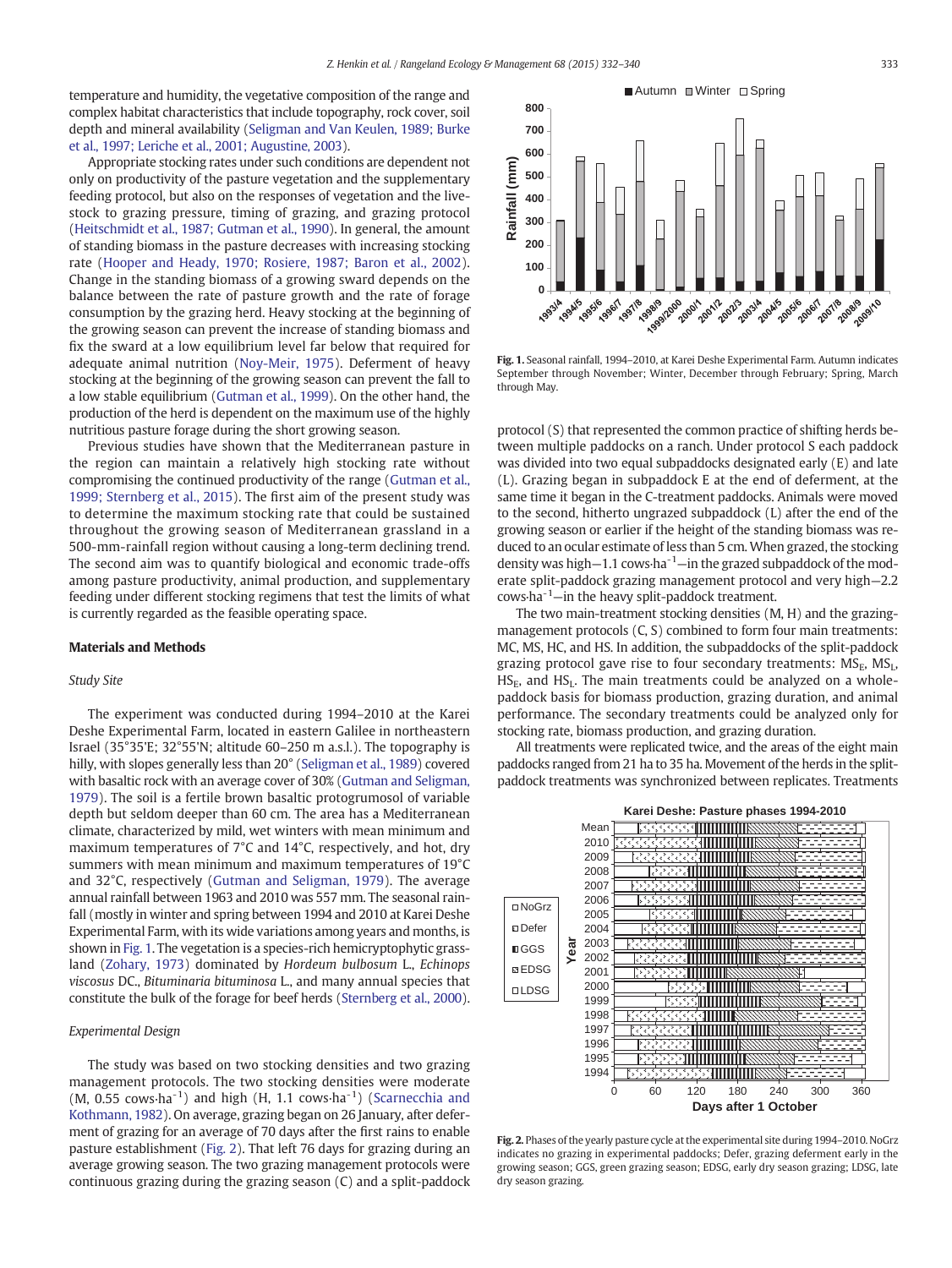were maintained for 17 yr between 1994 and 2010 without change in order to capture the long-term responses of the vegetation under the wide yearly variations in climatic conditions and pasture productivity.

## Livestock and Supplementary Feeding

The paddocks were stocked with animals drawn from the commercial beef suckler herd that had a concession to graze on the experimental farm. These were mature, medium-frame Simford (Simmental  $\times$  Hereford) crossbred cows with about 20% blood from local eastern Mediterranean breeds. They had an average body weight of 432  $\pm$  15 kg ( $\approx$  1 AU) when the calves were weaned at the beginning of summer. At weaning, the cows and calves were weighed after overnight fasting and all calves were removed from the paddocks. Pregnancy was determined by rectal palpation in September to calculate the conception rate of the herd.

Between 1994 and 2002 new herds were reconstituted each year for logistics and management reasons imposed by the commercial herd owners. From 2003 onwards until 2010 arrangements were made to have the same herd graze each treatment every year. Replacements were made only to compensate for deaths or infertility. As a consequence, there were small deviations from the planned stocking density during the 17-yr duration of the experiment. Data on animal performance relate to the 2003–2010 period only when the same herds (except for replacements due to mortality or infertility) grazed the same paddocks every year.

No feed supplements were provided during the growing season and at the beginning of the dry season. Supplementary feeding (mainly poultry litter) was initiated at the end of the abundant dry pasture period. During the late dry period in the summer, the cattle were given unrestricted ad lib access to poultry litter as a source of nitrogen (N), to compensate for the protein deficiency of the dry forage ([Holzer](#page-7-0) [and Levy, 1976; Silanikove and Gutman, 1992\)](#page-7-0). The amount of supplementary feed available to the herds was weighed and renewed whenever the previous amount was consumed so that the amount supplied to each paddock was the amount consumed by the herds. The composition of the poultry litter was 73% dry matter (DM), 24% ash, 23% crude protein (CP), 55% neutral detergent fiber (NDF), and metabolizable energy (ME) concentration of 1.6 Mcal⋅kg<sup>-1</sup> (DM basis), which was similar to that of the dry pasture (1.6–1.7 Mcal⋅kg<sup>-1</sup>). The higher CP and lower NDF compared with the dry pasture were among the factors that motivated the animals to ingest poultry litter [\(Landau](#page-7-0) [et al., 2011\)](#page-7-0). When the animals were not stocked in the grazing trial, they were allotted to other paddocks on the experimental ranch and given access to supplementary feed, as required for maintenance.

#### Vegetation Sampling and Analysis

The standing biomass in the paddocks was estimated by placing  $25 \times$ 25 cm quadrats at random along permanent transects that traversed all the experimental paddocks, and all above-ground standing herbaceous biomass in each quadrat was harvested. On each sampling date 20 samples, at least 10 m apart, were harvested in each of the 12 paddocks. The harvested plant material was oven-dried at 65°C and weighed. Henceforth all references to herbage biomass and consumption are on a DM basis. The biomass was sampled four times every year: 1) at the end of the early green pasture phase marking the transition between the grazing deferment period and the beginning of the green pasture season (January–February), 2) at the end of the green pasture phase marking the peak of vegetation growth (April) and before the range transitioned to the early dry season, 3) at the end of the early dry pasture phase marking the end of the abundant dry pasture period in early summer and before the transition to the late dry season and the beginning of supplementary feeding (June), and 4) at the end of the late dry pasture phase toward the end of summer marking the conclusion of the grazing season (August–September). The second and third sampling dates were determined by visual estimation of the phenology of the annual vegetation, and each sampling was conducted for all treatments within a few days. Note that the pasture phases relate to the state of the vegetation and not to grazing duration in the separate treatments.

#### Herbage Consumption

Above-ground production of an ungrazed pasture in any one season can be estimated by harvesting the herbage at the end of the growing season. An estimate of herbage production in a grazed paddock requires an estimate of herbage consumption by the herd during the growing season. Direct determination of forage consumed by a free-grazing herd is too complex to be implemented throughout the duration of a long-term grazing trial [\(Holzer et al., 1986](#page-7-0)). We therefore used the biomass consumption values established in earlier studies of energy expenditure and tritium dilution in free-grazing beef cows at the experimental site ([Holzer et al., 1986, 1990; Aharoni et al., 2004, 2009\)](#page-7-0). These studies yielded daily DM consumption values by 400–500 kg cows of 12 kg∙AU-1∙d-1 during the growing season when forage was abundant and cows could graze to satiation. This is a commonly cited normative value for herbage consumption of 1 animal unit days (AUD) ([Redmon et al., 1995; Poppi, 1996; SRM, 1998; NRC,](#page-8-0) [2000; Volesky, 2004; Smart et al., 2010](#page-8-0)). Forage intake as a function of herbaceous pasture biomass was estimated from a satiation function that assumes that at a low biomass value, intake would be reduced to zero because the foraging efficiency of the animal is determined by the limits imposed by mastication and anatomical features of the lips and teeth of the animal. A function that estimates the herbage intake of an AU as a function of available herbaceous biomass with higher and lower grazing efficiencies can be defined as follows [\(Noy-Meir, 1975\)](#page-8-0):

$$
c = c_{max} \left( 1 - e^{-k[V-Vr]}\right)
$$

where,

| daily forage intake $(kg·AU-1·d-1)$                                                              |
|--------------------------------------------------------------------------------------------------|
| satiation forage intake (kg $\text{AU}^{-1}\cdot d^{-1}$ ) (12 kg $\text{AU}^{-1}\cdot d^{-1}$ ) |
| foraging efficiency factor (dimensionless)                                                       |
| sward biomass $(g \cdot m^{-2})$                                                                 |
| sward biomass below which beef cows cannot forage $(g \cdot m^{-2})$                             |
| minimum sward biomass for satiation consumption                                                  |
|                                                                                                  |

The foraging efficiency factor, k, determines the slope of the consumption function between  $V_r$  and  $V_s$ . Measurements in the field in-dicated that V<sub>r</sub> on the study site was between 10 and 20 g⋅m<sup>-2</sup> ([Cohen,](#page-7-0) [1990\)](#page-7-0). For more efficient and less efficient foragers, k was assumed to be 10 g∙m-2 and 20 g∙m-2, respectively. Consequently, the values for k were 0.022 and 0.016, respectively, when daily satiation forage consumption  $V_s = 12$  kg⋅AU<sup>-1</sup> and the minimum green herbage biomass for satiation consumption is 120 g∙m-2. These consumption functions indicate that when the biomass was between 80 and 100  $\text{g} \cdot \text{m}^{-2}$ , intake was reduced from satiation intake to 8–11 kg∙AUD-1, depending on the foraging efficiency of the animal.

#### Annual Forage Production and Animal Nutrition

Annual forage production of a grazed sward is subject to the influence of grazing and trampling on the vegetation during the growing season and is obviously not the same as undisturbed production [\(Noy-Meir,](#page-8-0) [1976\)](#page-8-0). In the present study, herbage production under grazing was estimated as the sum of the standing biomass at the end of the growing season and the herbage that was ingested by the cattle during the growing season. The consumption rate during the growing season was estimated with the above forage intake function based on 12 kg⋅AU<sup>-1</sup>⋅d<sup>-1</sup> when the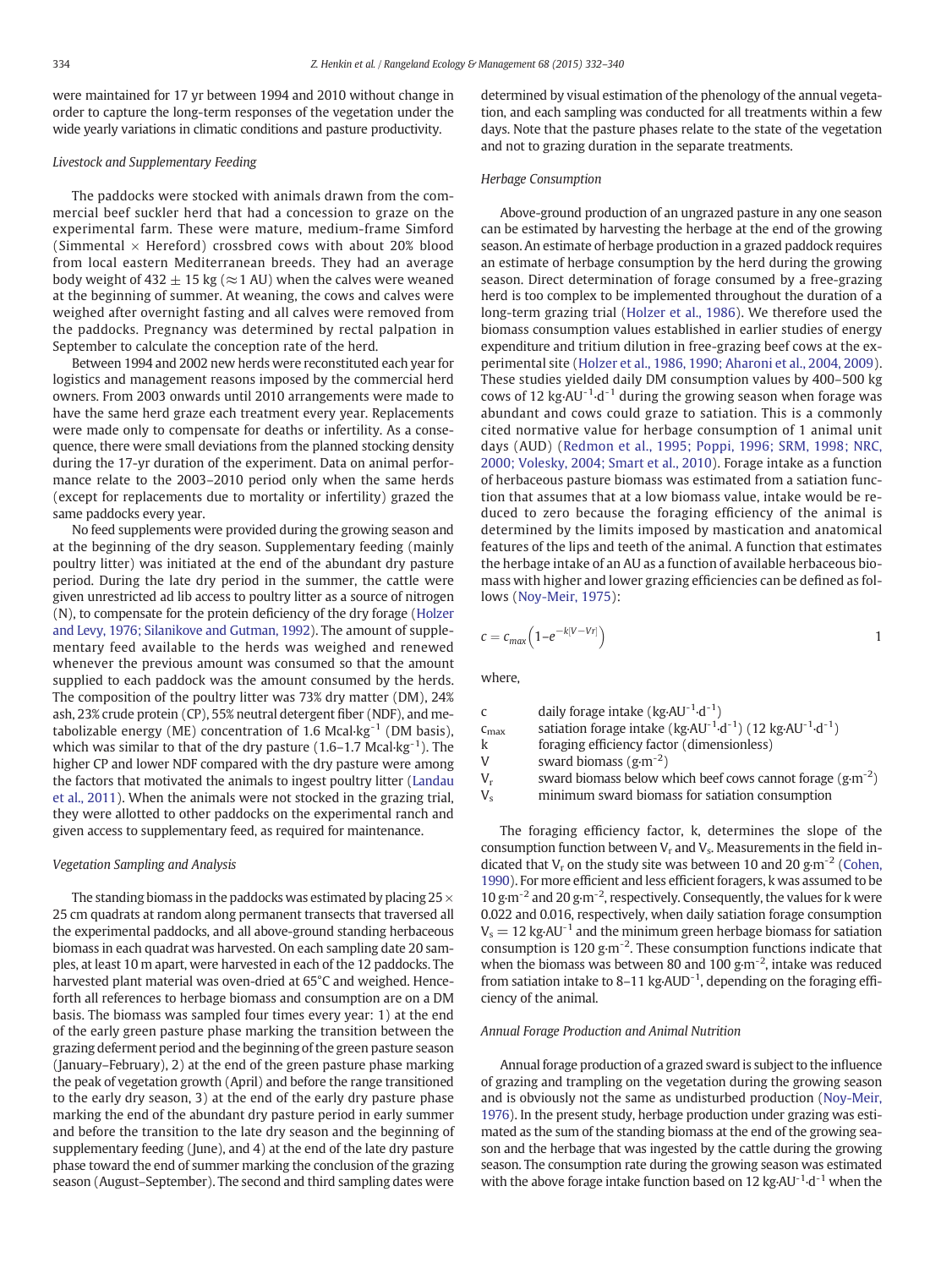standing green biomass was sufficiently abundant to enable the cows to forage to satiation and 8–10 kg⋅AU<sup>-1</sup>⋅d<sup>-1</sup> under heavy grazing when the biomass was reduced to less than 100 g∙m-2.

In a separate study when the herd was feeding on abundant dry pasture in summer, satiation consumption, as determined by the herd's energy balance, was found to be 6–7 kg⋅AU<sup>-1</sup>⋅d<sup>-1</sup> [\(Aharoni et al., 2004](#page-7-0)), which was similar to results reported by [Van Dyne and Meyer \(1964\)](#page-8-0) for dry annual pasture vegetation in California. When, later in the season, the cows had access to supplementary feed, dry-pasture biomass consumption was estimated by subtracting the weight of supplementary feed DM consumed per AU from the above normative value. The digestibility and the ME concentration of the supplementary feed was similar to that of the dry pasture ([Aharoni et al., 2004\)](#page-7-0).

In the early summer, a large part of the dry biomass that "disappeared" was composed of seeds and weathering of the dry pasture ([Gutman, 1977\)](#page-7-0). However, during the late summer, when dry herbaceous biomass started to become depleted, the difference between midsummer biomass and the end-of-season residual biomass represented the dry forage consumption by the herds during that interval. We calculated the relationship between the amount of supplementary feed consumed by each animal and the availability of dry pasture biomass for daily consumption by one AU as follows:

$$
K=a/b
$$

where,

- K daily amount of dry pasture available for consumption by one AU (kg⋅AU<sup>-1</sup>⋅d<sup>-1</sup>)
- a midsummer biomass minus end-of-season biomass (kg∙ha-1)

b stocking density (AUD∙ha-1)

The relation between K and the supplementary feed that was consumed during the late dry summer phase is a measure of the trade-off between the intensity of dry pasture utilization and the consumption of supplementary feed by the herd.

#### Grazing Efficiency in Relation to Stocking Rate

In order to compare the relationship between the results of this experiment with others that have investigated the relationship between stocking rate and pasture productivity, we also calculated the grazing pressure index (GPI) [\(Scarnecchia and Kothmann, 1982\)](#page-8-0), harvesting efficiency (HE), and grazing efficiency (GE) of the treatments during the growing season when the effect of grazing pressure on the pasture dynamics is most relevant. These indices were calculated according to [Smart et al. \(2010\)](#page-8-0):

- $GPI =$  Stocking rate during the growing season/Primary Production of the pasture (AUD∙Mg-1).
- $HE =$  Herbage intake during the growing season/Primary Production of the pasture (%).
- $GE =$  Herbage intake during the growing season/(Primary Production – residual end-of-season herbage) (%).

#### Cost/Benefit Estimate of Stocking Density Options

In order to get a preliminary idea of the economic feasibility of high stocking we calculated the balance (B) between the income, from weaned live weight per hectare, and the cost of supplementary feed using local normative prices during 2012:

 $Bm = Lm Pw-(Wfm Pf + Wrm Pr)$  $Bh = Lh Pw-(Wfh Pf + Wrh Pr)$ 

where,

- m, h moderate and heavy grazing density (AUD⋅ha<sup>-1</sup>)
- L weight of feed  $(kg \cdot ha^{-1})$
- W production of weaned LW (kg⋅ha<sup>-1</sup>)
- Pw, Pf, Pr price of weaned LW, supplementary feed, and full ration  $($·kg<sup>-1</sup>)$

While the herd was on the experimental pasture the supplementary feed was poultry litter. When not on pasture, from the end of one grazing season until the end of grazing deferment during the next growing season, the herd was maintained on a full ration of poultry litter and hay. The local normative prices in 2012 were 9.2 \$∙kg-1 for weaned live weight, 100 \$⋅ton<sup>-1</sup> for poultry litter, 250 \$⋅ton<sup>-1</sup> for hay, and 150 \$∙ton-1 for full ration (2/3 poultry litter, 1/3 hay).

# Statistical Analysis

The multiyear data were analyzed using the repeated measures analysis of variance (ANOVA) model constructed in the JMP 10.0 software (SAS Institute Inc., Cary, NC) to estimate overall significance of seasonality and treatment effects on biomass production. Factors examined in the model were treatment, year, season, and block. For comparisons among the secondary treatments, the years were treated as independent nominal values and the standard deviations of the average biomass values over the years were given as an indication of the between-year variability. Additionally, a two-way ANOVA was used to analyze responses of pasture utilization, supplementary feed consumed, live weight, and conception rate of herds in the experimental treatments. The differences between treatments were subjected to post hoc examination with the Tukey-Kramer (honest significant difference) test. The long-term trends in the amount of biomass were analyzed as a function of years regarded as a continuous variable.

#### Results

#### Phases of the Annual Grazing Cycle

In the broadest terms, the pasture year of the Mediterranean zone divides into two seasons, green and dry, but for management of grazing a more detailed subdivision was required ([Fig. 2](#page-1-0)). The average date of the first effective rains (>20 mm) in Karei Deshe during 1994–2010 was November 4. Within 14 d after the first effective rains, the germi-nated herbage biomass reached about 10 g⋅m<sup>-2</sup> ([Svoray et al., 2008\)](#page-8-0). During the early part of the rainy season, November through December, the predominantly annual-herbaceous vegetation was too sparse to enable beef cattle to forage effectively and grazing was deferred until the herbaceous biomass increased to a level that allows the livestock to ingest increasing amounts of herbage (Defer in [Fig. 2\)](#page-1-0).

The second phase is the green grazing season (GGS in [Fig. 2](#page-1-0)) during which consumption of pasture by the grazing animal increases with availability of biomass until there is enough for satiation consumption, after which satiation consumption is maintained and remains more or less constant. During this spring phase, February through April, there is a surge of growth that provides the abundant high-quality forage on which livestock production on the range is critically dependent. Peak biomass production, at the end of spring, is followed by the early dry season phase at the beginning of the summer (EDSG in [Fig. 2](#page-1-0)) during which there are sharp reductions in both amount and quality of herbaceous vegetation, which are caused by seed dispersal and rapid desiccation [\(Henkin et al., 2011\)](#page-7-0). This phase is characterized by relatively abundant dry pasture.

The last phase is the late dry season at the end of summer (LDSG in [Fig. 2](#page-1-0)) during which there is a gradual decline in the amount and quality of dry herbaceous biomass, as grazing and weathering proceed during the hot, dry summer. This phase is characterized by relatively sparse, low-quality pasture that necessitates supplementary feeding to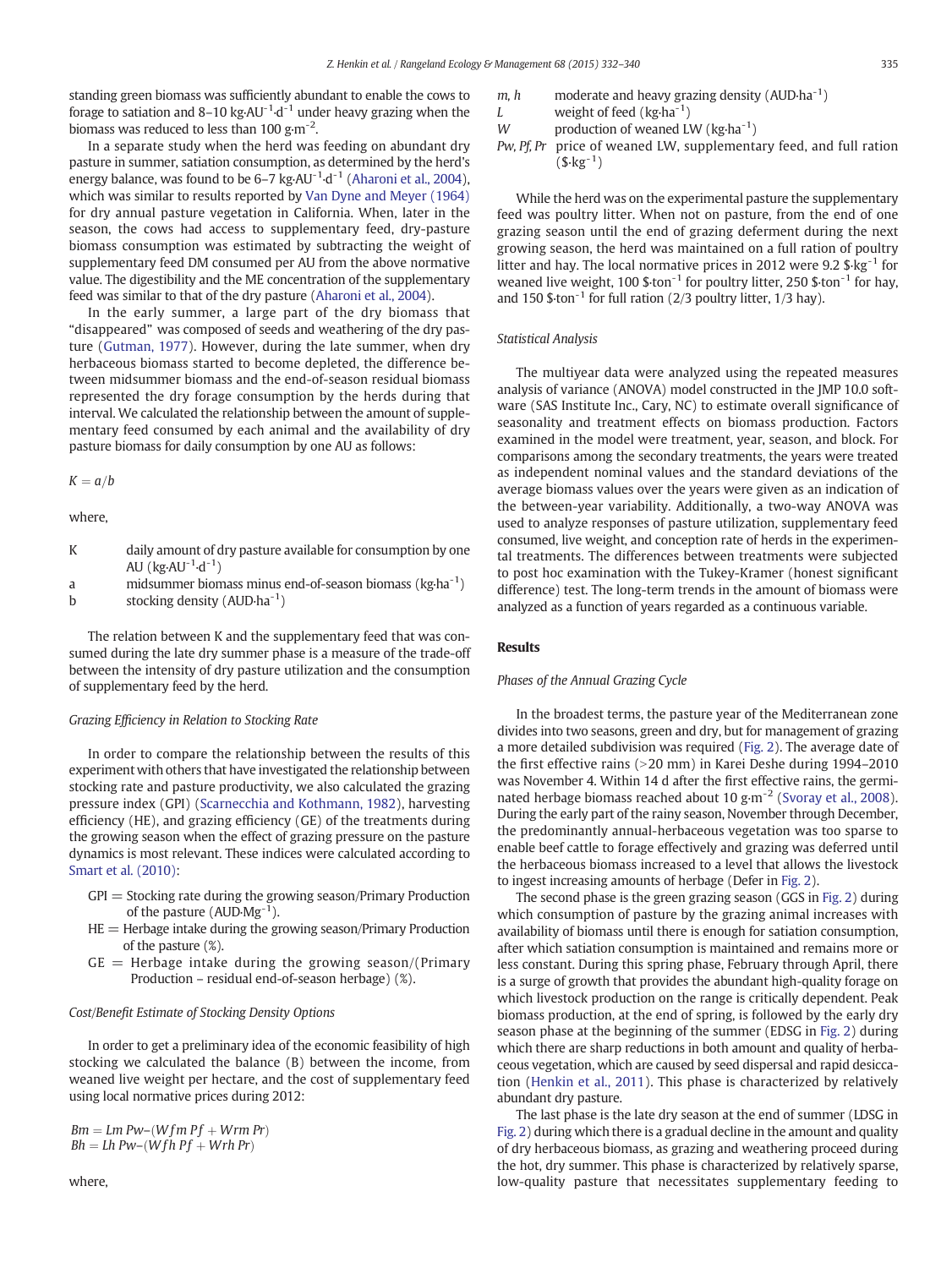# <span id="page-4-0"></span>Table 1 Analysis of standing biomass during the grazing season (1994–2010)

|                      | Biomass harvest <sup>1</sup>                 |                                                  |                     |                     |  |  |  |  |
|----------------------|----------------------------------------------|--------------------------------------------------|---------------------|---------------------|--|--|--|--|
|                      | Begin                                        | Max                                              | Mid                 | End                 |  |  |  |  |
| Model $\mathbb{R}^2$ | $0.67***$                                    | $0.82***$                                        | $0.89***$           | $0.83***$           |  |  |  |  |
| Effect               |                                              | $F$ values of explainable variation <sup>2</sup> |                     |                     |  |  |  |  |
| Year                 | $13.1***$                                    | $8.6***$                                         | $25.1***$           | $14.2***$           |  |  |  |  |
| Treatment            | 1.58 NS                                      | $17.7***$                                        | $23.2***$           | $12.3***$           |  |  |  |  |
| Replicate            | $11.5***$                                    | 5.2 NS                                           | $9.8*$              | $8.7*$              |  |  |  |  |
| Treatment            | Standing biomass (mean and significance) $3$ |                                                  |                     |                     |  |  |  |  |
| MC                   | 79 <sup> a</sup>                             | 284 ab                                           | 177 <sup>1</sup>    | $101$ <sup>ab</sup> |  |  |  |  |
| HC                   | 73 <sup>a</sup>                              | $163$ bc                                         | 88 <sup>c</sup>     | 54 <sup>c</sup>     |  |  |  |  |
| $MS_F$               | 71 <sup>a</sup>                              | $161$ bc                                         | $105^{bc}$          | 68 <sup>bc</sup>    |  |  |  |  |
| MS <sub>I</sub>      | 71 <sup>a</sup>                              | 361 <sup>a</sup>                                 | 179 <sup>a</sup>    | 112 <sup>a</sup>    |  |  |  |  |
| $HS_{E}$             | 70 <sup>a</sup>                              | 132 <sup>c</sup>                                 | 93 <sup>c</sup>     | 59 <sup>c</sup>     |  |  |  |  |
| HS <sub>L</sub>      | 79 <sup> a</sup>                             | 327 <sup>a</sup>                                 | $147$ <sup>ab</sup> | $101$ abc           |  |  |  |  |

Begin indicates onset of grazing; Max, peak season; Mid, midsummer; End, end of grazing season.

<sup>2</sup> \*\*\*indicates  $p < 0.0001$ ; \*\*,  $p < 0.001$ ; \*,  $p < 0.05$ ; NS, not significant.

<sup>3</sup> Letters indicate significant differences by Tukey-Kramer (honest significant difference) test.

maintain livestock production. The timing of the beginning and end of the pasture phases was determined by the amount of biomass and phenology of the vegetation. There was great variability in the length of the phases from year to year, with no year the same as the average duration of the phase.

The average duration of the growing season, from the initial greening of the vegetation until maturity and the onset of pasture desiccation, was 146 d. In all treatments, grazing was deferred for an average of 70 days after the first rains when the biomass of the herbaceous vegetation reached 76  $\pm$  5.5 g⋅m<sup>-2</sup> (Table 1) and the average height was 5 to 10 cm. On average, grazing began on 26 January, after deferment of grazing [\(Fig. 2\)](#page-1-0). That left 76 days for grazing during an average growing season.

#### Grazing Duration

The grazing duration of the herds coincided with the pasture phases only in the continuous grazing treatments at the lower stocking density. The herds in the split-paddock treatments were moved from the  $MS_E$ and  $HS_E$  subpaddocks to the  $MS_L$  and  $HS_L$  subpaddocks, respectively, when the pasture vegetation was grazed down to a level below 3 to 5 cm. This took place on an average of 25 to 28 d before the peak of the growing season (end of "main green phase") in the case of  $HS_E$ and on an average of 16 d after the peak in the case of  $MS_F$ . In the summer, the herds remained in moderately grazed paddocks until October to November, depending on the occurrence of the first rain, but in the heavily grazed paddocks they had to be removed toward the end of August. Consequently, during the 17 yr of the experiment, the herds on average were on the pasture for almost 252 days of the year at the moderate stocking rate (146 AUD⋅ha<sup>-1</sup>), and for 209 days at the heavy stocking rate (227 AUD⋅ha<sup>-1</sup>). In all paddocks, except  $MS<sub>L</sub>$ and  $HS_L$ , grazing started at the end of the grazing deferment period and ended at the beginning of autumn, when the pasture biomass was grazed down to between 54 and 112  $g·m<sup>-2</sup>$  (Fig. 3; Table 1).

## Standing Biomass

When the herds started grazing, the long-term average standing green biomass in the paddocks was between 70 and 79 g⋅m<sup>-2</sup>. Subsequently, the amount of standing biomass reflected the grazing density imposed on the different paddocks (Table 1; Fig. 3). The standing biomass in the  $HS_E$  paddocks was determined at the peak of the growing season and not when the herds were moved from the paddocks, as estimated biomass was less than 80 g∙m-2. Removing the herds before the peak season gave the pasture about 25 days of undisturbed growth



Fig. 3. Annual cycle of standing biomass in the moderate and heavy stocking rate treatments under continuous-grazing protocol and in the subpaddocks of the split-paddockgrazing protocol (Averages and standard deviations, 1994–2010). Main treatments: MC indicates moderate continuous; MS, moderate split; HC, heavy continuous; HS, heavy split. Subpaddocks:  $MS_E$  indicates heavy early;  $HS_E$  very heavy early;  $MS_L$ , heavy late; HSL, very heavy late.

during which the sward biomass increased to 132 g∙m-2. Initiation of grazing in the  $HS<sub>I</sub>$  subpaddocks before the end of the growing season reduced the dry season standing biomass to below that measured in the MS<sub>L</sub> subpaddocks into which the herds entered after the growing season ended. The standing biomass in the continuously grazed paddocks was inversely proportional to the stocking rates. At the end of the growing season, the biomass in the HC treatments was similar to that in the  $MS<sub>E</sub>$  treatments, which is consistent with the fact that their stocking rates during the growing season were essentially the same (Fig. 3). There was no obvious long-term trend in the amount of peak biomass that could be related to the experimental treatments. The statistics for the relationship between biomass and year for three representative protocols—very high  $(HS_E)$  and moderate  $(MC)$  stocking densities and very low stocking density during the growing season  $(HS<sub>I</sub>)$  –showed that almost all the trends were not significant and on the whole indicated a weak negative trend. This is possibly related to the fact that the average rainfall in the first 11 years of the experiment was 523 mm, but only 449 mm during the last 6 years. The only protocol that exhibited a positive (not significant) trend was the one with the highest stocking density during the growing season ( $HS_E$ ).

#### Distribution of Explainable Sum of Squares

The interannual variation of the standing biomass was large (Fig. 3), evidently because of the large interannual variation in rainfall amount (between 310 and 754 mm) and distribution. Correlation between annual rainfall and the biomass determinations on all harvest dates was low ( $r = 0.25 - 0.50$ ). The allocation of explained variance to the various effects varied widely between harvests ( $R^2 = 0.67$  to  $R^2 =$ 0.89): "Year" accounted for 36–84%, "Grazing treatment" for 4–54%, and "Replicates" for 3–6%. All these effects were highly significant (Table 1). When the herds were introduced into the paddocks at the onset of grazing, there were small differences in the standing biomass among the treatments, but they spanned a narrow range of 13 g⋅m<sup>-2</sup>. The differences among treatments were greatest at the end of the growing season and were largely maintained throughout the summer until the end of the grazing season (Table 1; Fig. 3).

#### Grazing Efficiency in Relation to Grazing Pressure

The stocking densities were equivalent to growing season stocking rates of 41 to 43 AUD∙ha-1 at the moderate density and 73 to 85 AUD∙ha-1 at the high density [\(Table 2](#page-5-0); [Fig. 2\)](#page-1-0). If we add the period of grazing during the dry season, the duration of which depended on the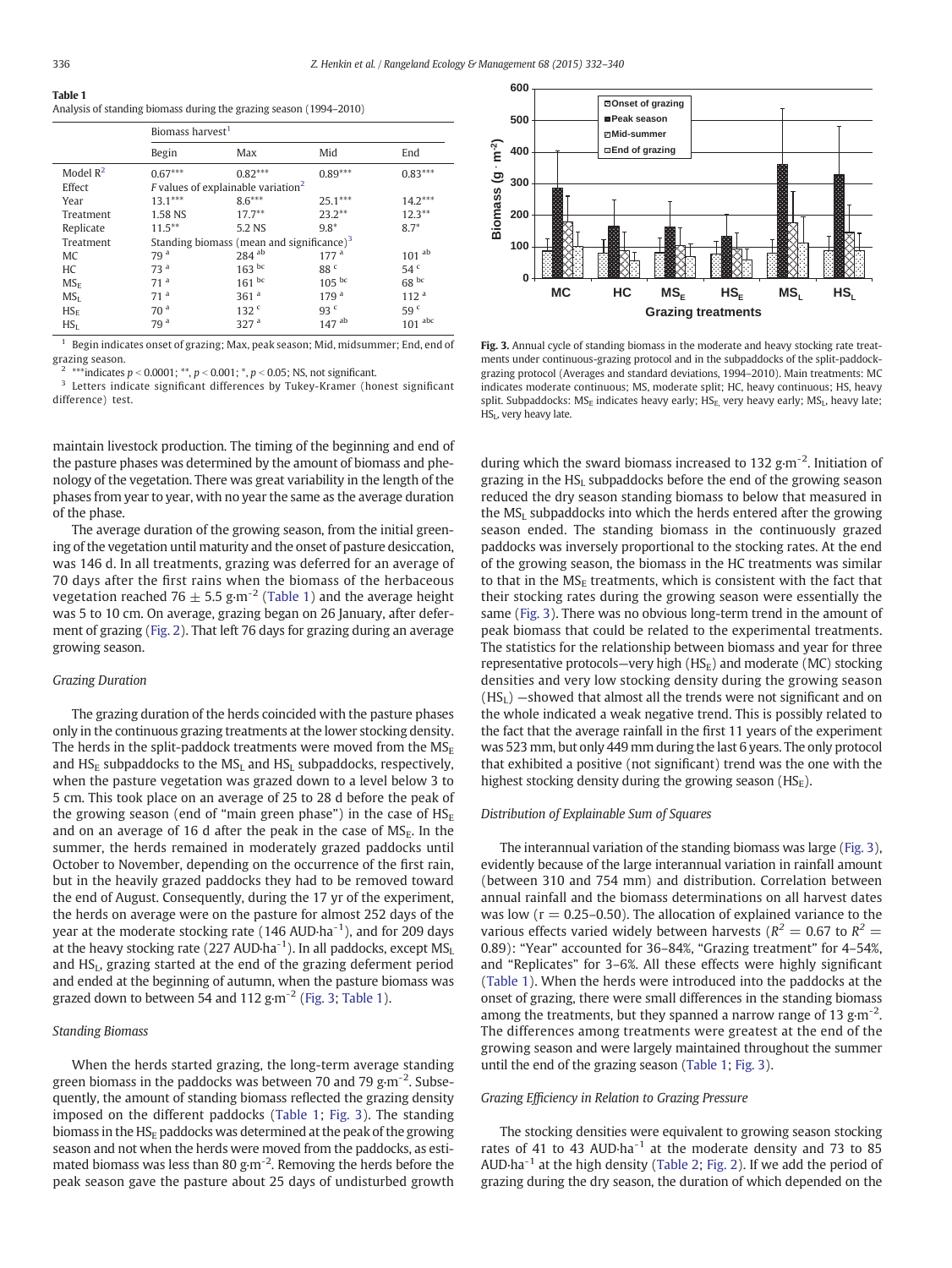#### <span id="page-5-0"></span>Table 2

Derivation of the estimate of grazing pressure index, harvesting efficiency, and grazing efficiency during the growing season, 1994–2010

|                                                                                           | Main grazing treatments |           |       | Subpaddocks |        |                 |          |                 |
|-------------------------------------------------------------------------------------------|-------------------------|-----------|-------|-------------|--------|-----------------|----------|-----------------|
|                                                                                           | MC                      | <b>MS</b> | HC    | HS          | $MS_E$ | MS <sub>L</sub> | $HS_{E}$ | HS <sub>L</sub> |
| SR: Stocking rate during growing season only $(AUD-1)1$                                   | 43                      | 41        | 85    | 73          | 105    | $\Omega$        | 97       | 59              |
| DHI: Daily herbage intake during growing season (kg $AU^{-1} \cdot d^{-1}$ ) <sup>2</sup> | 12                      | 11        | 11    | 10          |        |                 | 9        | 12              |
| I: Growing season herbage intake (Mg·ha <sup>-1</sup> ) $[I = SR·DHI/10^3]$               | 0.519                   | 0.451     | 0.930 | 0.725       | 1.151  | $\Omega$        | 0.875    | 0.703           |
| PSC: Peak standing biomass $(Mg-1)$                                                       | 2.845                   | 2.609     | 1.635 | 2.295       | 1.612  | 3.607           | 1.319    | 3.271           |
| PP: AHP $(Mg·ha-1)$ $[PP = PSC + I]$                                                      | 3.364                   | 3.060     | 2.565 | 3.020       | 2.763  | 3.607           | 2.194    | 3.974           |
| R: Residual end-of-grazing biomass ( $Mg$ -ha <sup>-1</sup> )                             | 1.030                   | 0.940     | 0.550 | 0.710       | 0.720  | 1.160           | 0.580    | 0.840           |
| GPI: Grazing pressure index $(AUD \cdot Mg^{-1})$ $[GP] = SR/PP$                          | 12.8                    | 13.4      | 33.1  | 24.2        | 38.0   | 0.0             | 44.2     | 14.8            |
| HE: Harvest efficiency $(\%)$ [HE = I/PP]                                                 | 15.4                    | 14.7      | 36.3  | 24.0        | 41.7   | 0.0             | 39.9     | 17.7            |
| GE: Grazing efficiency $(\%)$ [GE = I/(PP-R)]                                             | 22.2                    | 21.3      | 46.2  | 31.4        | 56.3   | 0.0             | 54.2     | 22.4            |

AHP indicates annual herbage production; AU, animal units; AUD, animal unit days; SR, stocking rate.

<sup>1</sup> Grazing days per ha during the growing season.

<sup>2</sup> Daily herbage intake of green forage per AU according to [Fig. 1](#page-1-0).

stocking density, the lower and higher stocking rates amounted to 120 to 146 and 186 to 227 AUD⋅ha<sup>-1</sup>, respectively.

Expressing grazing pressure during the growing season in terms of the GPI yielded values between 13 and 44 AUD∙Mg-1 (Table 2), which are similar to those reported by [Smart et al. \(2010\)](#page-8-0), despite the large differences in vegetation and seasonality between the rangelands of the North American Great Plains and the Mediterranean grasslands. Both grazing efficiency and harvest efficiency were linearly related to GPI (Fig. 4) as in the [Smart et al. \(2010\)](#page-8-0) data. Their range of the efficiency values was higher than in our case, possibly because instead of dividing by peak standing herbage biomass, we divided by total estimated herbage production (expressed as annual herbage production in Table 2).

#### Performance of the Herd and Supplementary Feeding

During 2003–2010, the live weights of cows and their conception rates were higher in the split-grazing than continuous-grazing treatments, but the differences were relatively small, so stocking rate had an overwhelming (almost proportional) effect on weaned live weight per unit area of pasture: The weaned calf production rates at the high and moderate stocking rates were 87–89 kg⋅ha<sup>-1</sup> and 41–46 kg⋅ha<sup>-1</sup>, respectively ([Table 3](#page-6-0)). The replacement rate of the cows was irregular among treatments but highest under HC, the high stocking density grazed continuously [\(Table 3](#page-6-0)).



Fig. 4. The relation between the grazing pressure index (GPI, AUD∙Mg-1) and harvest efficiency (HE; herd forage intake/annual forage productivity) and grazing efficiency (GE; [herd forage intake–end-of-grazing residual herbage]/annual forage productivity).

The experimental herds were given ad lib access to poultry litter as a supplementary feed [\(Holzer and Levy, 1976\)](#page-7-0). The amount that was consumed was clearly related to stocking density and to dry herbage availability during the late summer: As the availability of dry pasture biomass fell from 13.5–6.4 kg∙AUD-1, the consumption of supplementary feed rose from 4.5–7.3 kg DM. Even though the animals in the heavystocking-rate treatment were on pasture for a shorter period than those in the moderate stocking rate, their average daily consumption of supplementary feed per head was 64% higher [\(Table 3](#page-6-0)). During the early dry pasture phase, the fall in the amount of standing biomass was mainly due to seed dispersal and was much greater than the potential intake of dry pasture by the grazing animals. The dry pasture became limiting only during the late dry pasture phase and necessitated supplementary feeding that increased sharply as the available dry pasture dropped below 13.5 kg∙AU-1∙d-1. When the herd is not given supplementary feed, increase in stocking rate commonly reduces animal performance ([Hart et al., 1997; Manley et al., 1997\)](#page-7-0).

#### Cost/Benefit Estimate of Stocking Density Options

Despite the higher cost of feeding the herd both on and off the range at the heavier stocking, the cost of the additional feed was much less than the extra value of the higher weaning weight per unit area. Consequently, despite the shorter period on the dry summer range and the more intensive use of the dry pasture the higher stocking rate was more profitable at the current local prices of weaned calf live-weight and supplementary feed [\(Table 4\)](#page-6-0).

#### Discussion

#### Year-to-Year Variation in Herbaceous Biomass Production

The wide year-to-year variation in standing biomass, as revealed by the standard deviations of all the experimental treatments [\(Fig. 3](#page-4-0)), is a result of the complex interactions among the year-to-year variations in climatic conditions ([Fig. 1\)](#page-1-0), the dynamics of nutrient availability in the soil ([Zaady, 2005](#page-8-0)), and the botanical composition of the vegetation ([Sternberg et al., 2015](#page-8-0)). The "year effect" accounted for a greater proportion of the variation in the data than the treatments ([Table 1\)](#page-4-0). The correlation between annual biomass production and annual rainfall amount or distribution at the experimental site was found to be moderate [\(Golodets et al., 2013\)](#page-7-0). An attempt to establish a multivariate correlation between the standing crop of an annual species rangeland and more than 20 climatic variables, including day-degrees, evaporation, and longest dry period, met with moderate success ([George](#page-7-0) [et al., 1989\)](#page-7-0). However, despite the climatic "noise" that accompanied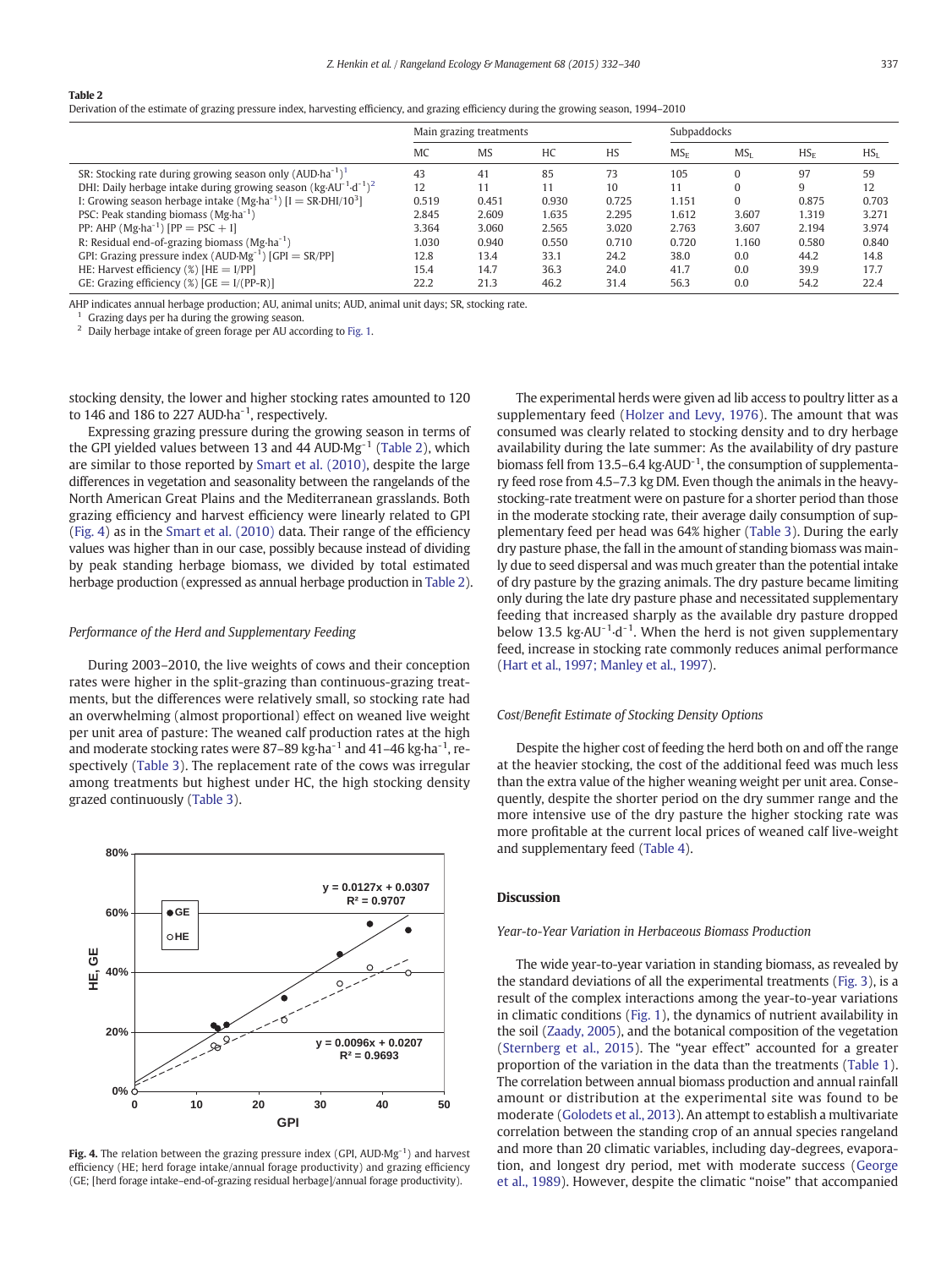<span id="page-6-0"></span>

| $\sim$<br>$\sim$<br>. .<br>. . |
|--------------------------------|
|--------------------------------|

Pasture utilization, supplementary feed consumed, live weight, and conception rate of herds is the experimental treatments, 2003–2010 (average and standard deviation)

| Treatment                                                                           | MC                    | <b>MS</b>                | HC                  | <b>HS</b>             | Yr      | Treatment | $Yr \times Treat.$ |
|-------------------------------------------------------------------------------------|-----------------------|--------------------------|---------------------|-----------------------|---------|-----------|--------------------|
| No. of cows in paddock                                                              | $16 + 1$              | $15 + 2$                 | $27 + 4$            | $29 + 4$              |         |           |                    |
| Days in treatment paddocks                                                          | $279 + 19$            | $277 + 18$               | $198 + 26$          | $205 + 27$            |         |           |                    |
| Days out of treatment paddocks                                                      | 86                    | 88                       | 167                 | 160                   |         |           |                    |
| Stocking rate, growing $+$ dry seasons (AUD $\cdot$ ha <sup>-1</sup> )              | $156 + 10$            | $168 + 29$               | $223 + 28$          | $233 + 60$            |         |           |                    |
| Residual end of grazing season biomass $(g \cdot m^{-2})$                           | 103                   | 94                       | 55                  | 71                    |         |           |                    |
| Daily supplementary feed consumption ( $kg$ -AU <sup>-1</sup> -d <sup>-1</sup> )    | $4.2 \pm 2.2^{\rm a}$ | $4.6 + 2.5^{\circ}$      | $7.9 + 2.5^c$       | $6.2 \pm 2.2^{\rm b}$ | $-0001$ | < .0001   | < .0001            |
| Duration of supplementary feeding (days)                                            | $131 + 36$            | $134 + 35$               | $76 + 36$           | $76 + 37$             |         |           |                    |
| Seasonal supplementary feed consumption $(kg·AU^{-1})$ $(kg·A^{111}.season^{-1})^*$ | $571 + 325^{ab}$      | $600 + 331$ <sup>a</sup> | $620 + 347^{\circ}$ | $478 + 302^b$         | < 0.001 | 0.0107    | < 0.001            |
| Cow live weight on entry (kg)                                                       | $407 + 30^{b}$        | $434 + 25^{\circ}$       | $404 + 19^{b}$      | $412 + 28^{b}$        | $-0001$ | 0.001     | 0.941              |
| Conception rate (%)                                                                 | $73 + 13^a$           | $76 + 13^{\circ}$        | $70 + 6^{\rm a}$    | $78 + 5^{\rm a}$      | 0.542   | 0.502     | 0.0505             |
| Weaned calf weight ( $kg\text{-}calf}^{-1}$ )                                       | $127 + 27^{\rm a}$    | $130 + 23$ <sup>a</sup>  | $124 + 20^{\rm a}$  | $126 + 23^{\rm a}$    | < .0001 | 0.840     | 0.962              |
| Weaned calf production $(kg \cdot ha^{-1})$                                         | $46 + 12^a$           | $41 + 7^a$               | $89 + 17^{b}$       | $87 + 17^{\rm b}$     | 0.0012  | < 0.0001  | 0.277              |

Bold show significant values.

Different letters show statistically significant differences between treatments.

the present study, the larger between-treatment differences in standing biomass were significant in both the growing and dry seasons [\(Table 1\)](#page-4-0).

#### Herbage Dynamics at Different Stages of the Grazing Cycle

Under the continuous grazing management protocol (C) the herd could be maintained on pasture from the end of deferment until the end of the growing season at both the moderate (M) and high (H) stocking densities, although there was less standing biomass under the heavier grazing both at the peak of the growing season and at the end of the dry season ([Fig. 3](#page-4-0)). In the split paddock (S) grazingmanagement protocol, the stocking density during the growing season was 1.1 AU⋅ha<sup>-1</sup> in the MS<sub>E</sub> subpaddocks and 2.2 AU⋅ha<sup>-1</sup> in the HS<sub>E</sub> subpaddocks. The herds in the  $HS_E$  subpaddocks had to be evacuated before the end of the growing season, so we conclude that on grasslands like those of the study site, grazing cannot be sustained throughout the growing season at a stocking density of 2.2 AU∙ha-1.

The length of the grazing season and the need for alternative supplementary feed sources is part of the evaluation of the treatments for management decisions ([Hooper and Heady, 1970](#page-7-0)). During the 2003–2010 period, when the same herd grazed each paddock every year, the dry summer pasture maintained the herds at the heavy stocking densities of treatments HC and HS for a shorter time than it did for the medium stocking densities of treatments MC and MS, and the pasture was used more intensively, leaving less residual vegetation at the end of the grazing season (Table 3). The amount of supplementary feed that was consumed during the duration of grazing in the experimental paddocks does not include the feed requirements of the herds when they were out of the paddocks between the end of the summer grazing season and the end of the deferment period in the subsequent year (Table 3).

On Californian annual rangeland the optimal amount of residual DM at the end of the grazing season was found to be about 90 g∙m-2 ([Hooper](#page-7-0) [and Heady, 1970](#page-7-0)), which is within the range of the present moderategrazing treatments but above that of our heavy-stocking treatments

#### Table 4

Cost/Benefit estimate of stocking density options

| Price of weaned live weight (Pw)                     | 9.2      | \$ per kg  |
|------------------------------------------------------|----------|------------|
| Price of supplementary feed (Pf)                     | 100      | \$ per ton |
| Price of complete ration (Pr)                        | 150      | \$ per ton |
| Grazing pressure                                     | Moderate | High       |
| Stocking density AU-ha <sup>-1</sup>                 | 0.58     | 1.1        |
| Stocking rate AUD-ha <sup>-1</sup>                   | 162      | 228        |
| Weaned LW kg $\cdot$ ha <sup>-1</sup> (L)            | 40       | 89         |
| Supplementary feed ton $\cdot$ ha <sup>-1</sup> (Wf) | 0.572    | 0.619      |
| Complete ration ton ha <sup>-1</sup> (Wr)            | 0.686    | 2.086      |
| Cost of feed $\$ .4ha <sup>-1</sup> (C)              | 160      | 375        |
| Value of weaned LW $\$ -ha <sup>-1</sup> (V)         | 368      | 819        |
| Balance $$$ ·ha <sup>-1</sup> (B)                    | 208      | 444        |
|                                                      |          |            |

AU indicates animal unit; AUD, animal unit days; LW, live weight.

(Table 3). Nevertheless, the lower residual DM in the heavy-grazing treatments did not affect the recovery of the pasture vegetation. It appears that there was no mulch effect of the dry vegetation litter and that the viability of the seeds produced and dispersed early in the dry season was unrelated to the end-of-season residual biomass. Consequently, the differences between stocking-rate treatments in standing biomass at the onset of the grazing season were small ([Table 1](#page-4-0)) and no longterm decline in biomass at the onset of the grazing season was detected.

The relationship between grazing pressure and the seed bank is complex and involves the effects of grazing on the botanical composition of the seed yield and the seed bank [\(Sternberg et al., 2003\)](#page-8-0). After seed production and dispersal, seed survival dynamics during the summer, under heavy granivory by ants, small animals, and birds, is another factor that determines the amount and composition of the residual seed store [\(Janzen, 1971; Hobbs, 1985; Samson et al., 1992\)](#page-7-0). The overall effect of these factors in the present study suggest that the residual seed stocks left in the soil were enough to enable similar regeneration of the pasture vegetation in the subsequent growing season in all the treatments of the experiment despite considerable differences in residual end of season biomass.

#### Animal Performance

The live-weight of the cows and the conception rates were higher under the split-paddock protocol than under continuous grazing (Table 3), but these differences were relatively small compared with the differences in stocking rates and with other studies ([Ratcliff, 1986;](#page-8-0) [Gutman et al., 1990\)](#page-8-0). The relative similarity in animal performance between treatments can be ascribed to the ad lib access of the herds to supplementary feed in summer, when the dry pasture was insufficient to maintain their performance. As a result weaned live-weight production in the heavy-stocking-rate treatments was almost double that under medium stocking rates, albeit at a higher cost in supplementary feed (Table 3). Similar results were reported elsewhere [\(Willms et al.,](#page-8-0) [1986; Lodge and Johnson, 2008\)](#page-8-0). Continuous heavy grazing that has often been accompanied by severe range deterioration (e.g., [Willms](#page-8-0) [et al., 1985; Hart and Ashby, 1998\)](#page-8-0) had no detectable negative effects on the pasture vegetation on the study site. The practical implications of the trade-offs that were observed in the present trial depend on a combination of the herd owner's aims and the economic context of the grazing operation. This includes livestock prices, the cost of supplementary feed, and the fixed and variable costs attached to rangeland ownership and management. The resilience of the pasture vegetation under heavy grazing enables a greater fraction of the pasture to be used at the height of its nutritive value. As a first estimate of the economic feasibility of heavier stocking rates, we can compare the value of the extra weaned live weight under heavy grazing with the cost of extra feed. Under local economic conditions, with weaned beef-calf live weight at 9–10 \$∙kg-1 and supplementary feed at 25–40 \$∙ton-1, the extra kg of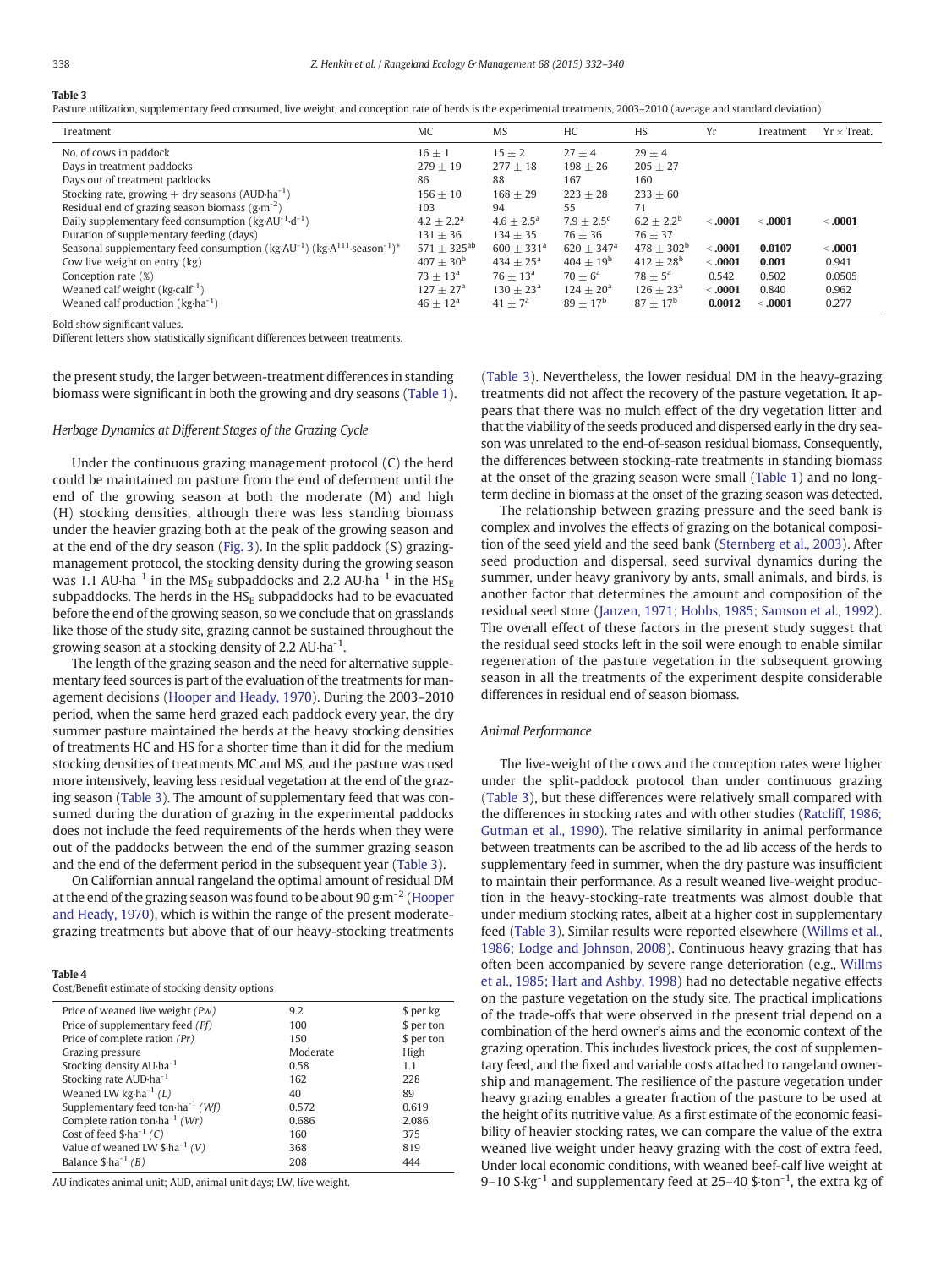<span id="page-7-0"></span>weaned live weight per cow is worth 402 \$⋅ha<sup>-1</sup> and the extra feed based on poultry litter and straw costs around 199 \$⋅ha<sup>-1</sup>. This is a promising margin of profitability, but a realistic estimate of economic advantage would have to consider additional costs incurred by the higher stocking density like a higher cow replacement rate ([Table 3](#page-6-0)). Higher productivity following more intensive use of the green pasture was also demonstrated by [Owensby and Auen \(2013\)](#page-8-0).

#### Cost/Benefit Estimate of Stocking Density Options

The higher profitability of heavier grazing is a reflection of the more intensive utilization of the highly nutritious green pasture during the growing season at the cost of foregoing a few weeks of grazing on the low-quality dry pasture in summer. Under continuous grazing, the herd could graze throughout the growing season at the higher stocking density and still leave enough green plant material to allow regeneration of the pasture in the subsequent growing season, at least for a period of 17 yr. If the grazing cannot be maintained to enable satiation intake for the whole of the growing season (as in  $HS_E$  subpaddocks), then the biological limit to higher stocking densities is exceeded, animal performance will be lower, and the economic balance would change. At the biological limit, satiation intake is at least 130 g⋅m<sup>-2</sup> [\(Table 1](#page-4-0), [Fig. 3](#page-4-0)), enough to allow for seed production for pasture establishment in the subsequent year. Therefore in the present study, the limiting biological stocking density would be less than 2.2 AU∙ha-1 and not much higher than 1.1 AU⋅ha<sup>-1</sup>. The ability of the pasture vegetation to regenerate after intensive use is characteristic of the herbaceous Mediterranean range in which annual species with efficient seeding strategies have evolved under centuries of intensive grazing ([Sternberg](#page-8-0) [et al., 2003, 2015\)](#page-8-0).

#### Management Implications

We conclude that when grazing on Mediterranean-type annual grassland is deferred until the germinating pasture vegetation is well established, high stocking densities under continuous grazing that do not exceed 1.1 AU⋅ha<sup>-1</sup> during the growing season can increase weaned live weight per unit area with no discernible long-term damage to the pasture. Such resilience is characteristic of Mediterranean grasslands that have been grazed intensively for thousands of years. Other grasslands that have been grazed also exhibit similar resilience ([Milchunas and](#page-8-0) [Lauenroth, 1995; Ruppert et al., 2014](#page-8-0)). The relationship between grazing pressure and grazing efficiency that measures the degree of utilization of the pasture biomass [\(Fig. 4\)](#page-5-0) was surprisingly similar to the relationship in the Great Plains of North America [\(Smart et al., 2010](#page-8-0)), despite the large differences in vegetation, seasonality, and ecosystem characteristics.

When pasture is the mainstay of the herd and must supply feed for as long as possible during the year, the shorter grazing duration at the higher stocking densities exact a cost in additional supplementary feed. The trade-offs among greater animal production, the consequently shorter grazing season, and the heavier cost of supplementary feeding all depend on the grazing density under the specific conditions of each range. What emerges from the present study is that animal production depends largely on the intensity of the utilization of the highly nutritious pasture during the growing season. There is a trade-off between heavy use of the green biomass and the resultant shorter grazing duration during the subsequent dormant phase; these consequences of the trade-off are neutralized by the presence of greater quantities of supplementary feed and by profitability changes of a negative trade-off to a positive one. Nevertheless, there is a limit imposed by the need to maintain adequate nutrition of the herd throughout the growing season without compromising the regeneration of the pasture in subsequent years.

#### Acknowledgments

The research was funded initially by the Chief Scientist of the Israeli Ministry of Agriculture and Rural Development and subsequently by the

Rangeland Committee of the Soil Conservation Division of the Israeli Ministry of Agriculture and Rural Development. The Northern Israel R&D Unit of the Jewish National Fund also supported the project. The authors are grateful to Rafi Yonatan and Tzadok Cohen for their efficient and essential help with the field work and to the reviewer Justin D. Derner for his constructive comments. Contribution No. 113/2013 from the ARO, the Volcani Center, Bet Dagan, Israel.

#### References

- Aharoni, Y., Brosh, A., Orlov, A., Shargal, E., Gutman, M., 2004. [Measurements of energy](http://refhub.elsevier.com/S1550-7424(15)00079-2/rf0005) [balance of grazing beef cows on Mediterranean pasture, the effects of stocking rate](http://refhub.elsevier.com/S1550-7424(15)00079-2/rf0005) [and season: 1. Digesta kinetics, faecal output and digestible dry matter intake. Live](http://refhub.elsevier.com/S1550-7424(15)00079-2/rf0005)[stock Production Science 90, 89](http://refhub.elsevier.com/S1550-7424(15)00079-2/rf0005)–100.
- Aharoni, Y., Henkin, Z., Ezra, A., Dolev, A., Shabtay, A., Orlov, A., Yehuda, Y., Brosh, A., 2009. [Grazing behavior and energy costs of activity: a comparison between two types of](http://refhub.elsevier.com/S1550-7424(15)00079-2/rf0010) [cattle. Journal of Animal Science 87, 2719](http://refhub.elsevier.com/S1550-7424(15)00079-2/rf0010)–2731.
- Augustine, D.J., 2003. [Spatial heterogeneity in herbaceous layer of semi-arid savanna](http://refhub.elsevier.com/S1550-7424(15)00079-2/rf0015) [ecosystem. Plant Ecology 167, 319](http://refhub.elsevier.com/S1550-7424(15)00079-2/rf0015)–332.
- Baron, V.S., Mapfumo, E., Dick, A.C., Naeth, M.A., Okine, E.K., Chanasyk, D.S., 2002. [Grazing](http://refhub.elsevier.com/S1550-7424(15)00079-2/rf0020) [intensity impacts on pasture carbon and nitrogen](http://refhub.elsevier.com/S1550-7424(15)00079-2/rf0020) flow. Journal of Range Management [55, 535](http://refhub.elsevier.com/S1550-7424(15)00079-2/rf0020)–541.
- Barry, S., Larson, R., Nader, G., Doran, M., 2005. [Understanding livestock grazing impacts. Pub](http://refhub.elsevier.com/S1550-7424(15)00079-2/rf0025)[lication 21626, Division of Agriculture and Natural Resources. University of California,](http://refhub.elsevier.com/S1550-7424(15)00079-2/rf0025) [Davis, CA, USA \(107 p\).](http://refhub.elsevier.com/S1550-7424(15)00079-2/rf0025)
- Burke, I.C., Lauenroth, W.K., Parton, W.J., 1997. [Regional and temporal variation in net pri](http://refhub.elsevier.com/S1550-7424(15)00079-2/rf0030)[mary production and nitrogen mineralization in grassland. Ecology 78, 1330](http://refhub.elsevier.com/S1550-7424(15)00079-2/rf0030)–1340.
- Cohen, D., 1990. [The effect of grazing deferment at the beginning of the growth season on](http://refhub.elsevier.com/S1550-7424(15)00079-2/rf0035) [the production of herbaceous pasture. \[Ph.D. thesis\], Botany Department, Hebrew](http://refhub.elsevier.com/S1550-7424(15)00079-2/rf0035) [University of Jerusalem, Jerusalem, Israel \(192 pp\)](http://refhub.elsevier.com/S1550-7424(15)00079-2/rf0035).
- Feinbrun-Dothan, N., Danin, A., 1991. Analytical fl[ora of Eretz-Israel. CANA Publishing](http://refhub.elsevier.com/S1550-7424(15)00079-2/rf0040) [House Ltd., Jerusalem, Israel.](http://refhub.elsevier.com/S1550-7424(15)00079-2/rf0040)
- Fynn, R.W.S., O'Connor, T.G., 2000. [Effect of stocking rate and rainfall on rangeland](http://refhub.elsevier.com/S1550-7424(15)00079-2/rf0045) [dynamics and cattle performance in a semi-arid savanna, South Africa. Journal of](http://refhub.elsevier.com/S1550-7424(15)00079-2/rf0045) [Applied Ecology 37, 491](http://refhub.elsevier.com/S1550-7424(15)00079-2/rf0045)–507.
- George, M.R., Williams, W.A., McDougald, W., Clawson, W.J., Murphy, A.H., 1989. [Predicting peak standing crop on annual range using weather variables. Journal of](http://refhub.elsevier.com/S1550-7424(15)00079-2/rf0050) [Range Management 42, 508](http://refhub.elsevier.com/S1550-7424(15)00079-2/rf0050)–512.
- Golodets, C., Sternberg, M., Kigel, J., Boeken, B., Henkin, Z., Seligman, N.G., Ungar, E.D., 2013. [From desert to Mediterranean rangelands: will increasing drought and inter](http://refhub.elsevier.com/S1550-7424(15)00079-2/rf0055)[annual rainfall variability affect herbaceous annual primary production? Climatic](http://refhub.elsevier.com/S1550-7424(15)00079-2/rf0055) [Change 119, 785](http://refhub.elsevier.com/S1550-7424(15)00079-2/rf0055)–798.
- Gutman, M., 1977. [Primary production of Mediterranean steppes. \[Ph.D. thesis\]. Botany](http://refhub.elsevier.com/S1550-7424(15)00079-2/rf0060) [Department, Hebrew University of Jerusalem, Jerusalem, Israel.](http://refhub.elsevier.com/S1550-7424(15)00079-2/rf0060)
- Gutman, M., Seligman, N.G., 1979. [Grazing management of Mediterranean foothill range](http://refhub.elsevier.com/S1550-7424(15)00079-2/rf0065) [in the upper Jordan River Valley. Journal of Range Management 32, 86](http://refhub.elsevier.com/S1550-7424(15)00079-2/rf0065)–92.
- Gutman, M., Holzer, Z., Seligman, N.G., Noy-Meir, I., 1990. [Stocking density and produc](http://refhub.elsevier.com/S1550-7424(15)00079-2/rf0070)[tion of a supplemented beef herd grazing yearlong on Mediterranean grassland.](http://refhub.elsevier.com/S1550-7424(15)00079-2/rf0070) [Journal of Range Management 43, 535](http://refhub.elsevier.com/S1550-7424(15)00079-2/rf0070)–599.
- Gutman, M., Holzer, Z., Baram, H., Noy-Meir, I., Seligman, N.G., 1999. [Heavy stocking and](http://refhub.elsevier.com/S1550-7424(15)00079-2/rf0075) [early-season deferment of grazing on Mediterranean-type grassland. Journal of](http://refhub.elsevier.com/S1550-7424(15)00079-2/rf0075) [Range Management 52 \(590-539\).](http://refhub.elsevier.com/S1550-7424(15)00079-2/rf0075)
- Hart, R.H., Ashby, M.M., 1998. [Grazing intensities, vegetation, and heifer gains: 55 years](http://refhub.elsevier.com/S1550-7424(15)00079-2/rf0080) [on shortgrass. Journal of Range Management 51, 392](http://refhub.elsevier.com/S1550-7424(15)00079-2/rf0080)–398.
- Hart, R.H., Samuel, H.J., Smith Jr., M.A., Waggoner, J.W., Manley, J.T., 1997. [Vegetation,](http://refhub.elsevier.com/S1550-7424(15)00079-2/rf0085) [cattle, and economic responses to grazing strategies and pressures. Journal of](http://refhub.elsevier.com/S1550-7424(15)00079-2/rf0085) [Range Management 50, 638](http://refhub.elsevier.com/S1550-7424(15)00079-2/rf0085)–646.
- Heitschmidt, R.K., Dowhower, S.L., Walker, J.W., 1987. [Some effects of a rotational grazing](http://refhub.elsevier.com/S1550-7424(15)00079-2/rf0090) [treatment on quantity and quality of available forage and amount of ground litter.](http://refhub.elsevier.com/S1550-7424(15)00079-2/rf0090) [Journal of Range Management 40, 318](http://refhub.elsevier.com/S1550-7424(15)00079-2/rf0090)–321.
- Henkin, Z., Ungar, E.D., Dvash, L., Perevolotsky, A., Yehuda, Y., Sternberg, M., Voet, H., Landau, S.Y., 2011. [Effects of cattle grazing on herbage quality in an herbaceous](http://refhub.elsevier.com/S1550-7424(15)00079-2/rf0095) [Mediterranean rangeland. Grass and Forage Science 66, 516](http://refhub.elsevier.com/S1550-7424(15)00079-2/rf0095)–525.
- Hobbs, R.J., 1985. [Harvester ant foraging and plant species distribution in an annual grass](http://refhub.elsevier.com/S1550-7424(15)00079-2/rf0100)[land. Oecologia 67, 519](http://refhub.elsevier.com/S1550-7424(15)00079-2/rf0100)–523.
- Holochek, J.L., Pieper, R.D., Herbel, R.D., 1998. [Range management: principles and prac](http://refhub.elsevier.com/S1550-7424(15)00079-2/rf0105)[tices. 5th ed. Prentice-Hall, Englewood, NJ, USA \(606 p\).](http://refhub.elsevier.com/S1550-7424(15)00079-2/rf0105)
- Holzer, Z., Levy, D., 1976. [Poultry litter as protein supplement for beef cattle fed](http://refhub.elsevier.com/S1550-7424(15)00079-2/rf0110) fibrous [diets. World Review of Animal Production 12, 91](http://refhub.elsevier.com/S1550-7424(15)00079-2/rf0110)–95.
- Holzer, Z., Morris, J.G., Gutman, M., Benjamin, R., Seligman, N.G., Bogin, E., 1986. [Physio](http://refhub.elsevier.com/S1550-7424(15)00079-2/rf0115)[logical criteria for improvement of production ef](http://refhub.elsevier.com/S1550-7424(15)00079-2/rf0115)ficiency in beef cows subjected to nutritional and environmental "stress" due to fl[uctuating seasonal grazing conditions.](http://refhub.elsevier.com/S1550-7424(15)00079-2/rf0115) [Final Report. BARD Project No. I-132-80. Agricultural Research Organization, Bet](http://refhub.elsevier.com/S1550-7424(15)00079-2/rf0115) [Dagan, Israel](http://refhub.elsevier.com/S1550-7424(15)00079-2/rf0115).
- Holzer, Z., Benjamin, R., Gutman, M., Levy, D., Seligman, N., 1990. [The precision and](http://refhub.elsevier.com/S1550-7424(15)00079-2/rf0120) [logistics of the tritium dilution technique for measuring forage intake in free](http://refhub.elsevier.com/S1550-7424(15)00079-2/rf0120)[ranging animals. World Review of Animal Production 25, 57](http://refhub.elsevier.com/S1550-7424(15)00079-2/rf0120)–60.
- Hooper, J.F., Heady, H.F., 1970. [An economic analysis of optimum rates of grazing in the](http://refhub.elsevier.com/S1550-7424(15)00079-2/rf0125) [California annual-type grassland. Journal of Range Management 23, 307](http://refhub.elsevier.com/S1550-7424(15)00079-2/rf0125)–311.
- Janzen, D.H., 1971. [Seed predation by animals. Annual Review of Ecology and Systematics](http://refhub.elsevier.com/S1550-7424(15)00079-2/rf0130) [2, 465](http://refhub.elsevier.com/S1550-7424(15)00079-2/rf0130)–492.
- Landau, S.Y., Muklada, H., Dvash, L., Barkai, D., Yehuda, Y., 2011. [Evaluation of faecal near](http://refhub.elsevier.com/S1550-7424(15)00079-2/rf0135)[infrared spectrometry as tool for pasture and beef cattle management in herbaceous](http://refhub.elsevier.com/S1550-7424(15)00079-2/rf0135)